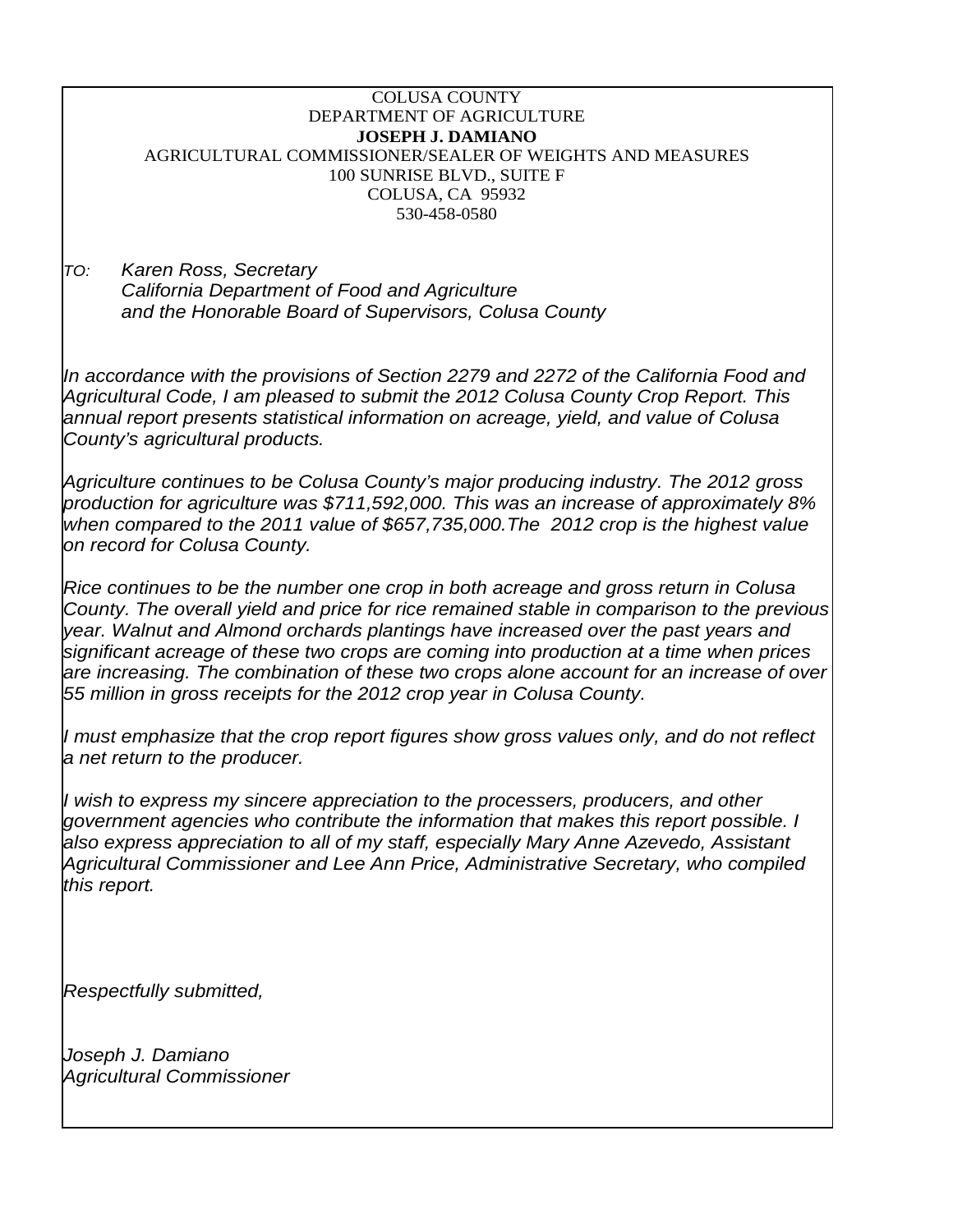#### COLUSA COUNTY DEPARTMENT OF AGRICULTURE ANNUAL CROP REPORT  $5ACO<sub>l</sub>$ 2012



Gary Evans 4, Chairperson

Kim Dolbow Vann, District 1 Thomas A. Indrieri, District 2 Mark D. Marshall, District 3 Denise J. Carter, District 5

#### OFFICE PERSONNEL

Benjamin Reische Kristen Buist Samantha Doane Thomas Moss Renee McCormick Lee Ann Price Dawn Brown Joseph Damiano Mary Anne Azevedo R. Scott Kittle Jack de Wit

Curtis Gardner Agricultural Aide Agricultural Biologist and Standards Officer III Fiscal Administrative Officer Administrative Secretary I Account Clerk III Office Assistant Agricultural Biologist and Standards Officer I Agricultural Commissioner Assistant Agricultural Commissioner Agricultural Biologist and Standards Officer III Agricultural Biologist and Standards Officer III Agricultural Biologist and Standards Officer I

| <b>APIARY</b><br><b>PRODUCTION AND VALUE 2012 - 2011</b> |              |                   |             |          |                           |  |  |  |  |  |
|----------------------------------------------------------|--------------|-------------------|-------------|----------|---------------------------|--|--|--|--|--|
|                                                          |              |                   |             |          | <b>VALUE</b>              |  |  |  |  |  |
|                                                          | <b>YEAR</b>  | <b>PRODUCTION</b> | <b>UNIT</b> | PER UNIT | <b>TOTAL</b>              |  |  |  |  |  |
| HONEY <sup>1</sup>                                       | 2012         | 32,000            | Lb.         | \$1.85   | \$59,000                  |  |  |  |  |  |
|                                                          | 2011         | 45,900            | Lb.         | 1.50     | 69,000                    |  |  |  |  |  |
| PACKAGE BEES <sup>2</sup>                                | 2012         | 6,000             | Lb.         | 14.66    | 88,000                    |  |  |  |  |  |
|                                                          | 2011         | 6,000             | Lb.         | 19.50    | 117,000                   |  |  |  |  |  |
| POLLINATION <sup>3</sup>                                 | 2012         | 87,600            | Colony      | 138.00   | 12,089,000                |  |  |  |  |  |
|                                                          | 2011         | 83,500            | Colony      | 110.00   | 9,185,000                 |  |  |  |  |  |
| QUEENS                                                   | 2012         | 33,700            | Each        | 19.50    | 657,000                   |  |  |  |  |  |
|                                                          | 2011         | 33,000            | Each        | 18.00    | 594,000                   |  |  |  |  |  |
| <b>TOTAL</b>                                             | 2012<br>2011 |                   |             |          | \$12,893,000<br>9,965,000 |  |  |  |  |  |

1 Honey produced by 14,500 colonies in 2012 and 20,800 colonies in 2011, owned by resident beekeepers.

2 Includes bulk bees and nuclei.

3 Pollination colonies include almond, prune, sunflower, vine seed and onion to pollinate crops grown in Colusa County.

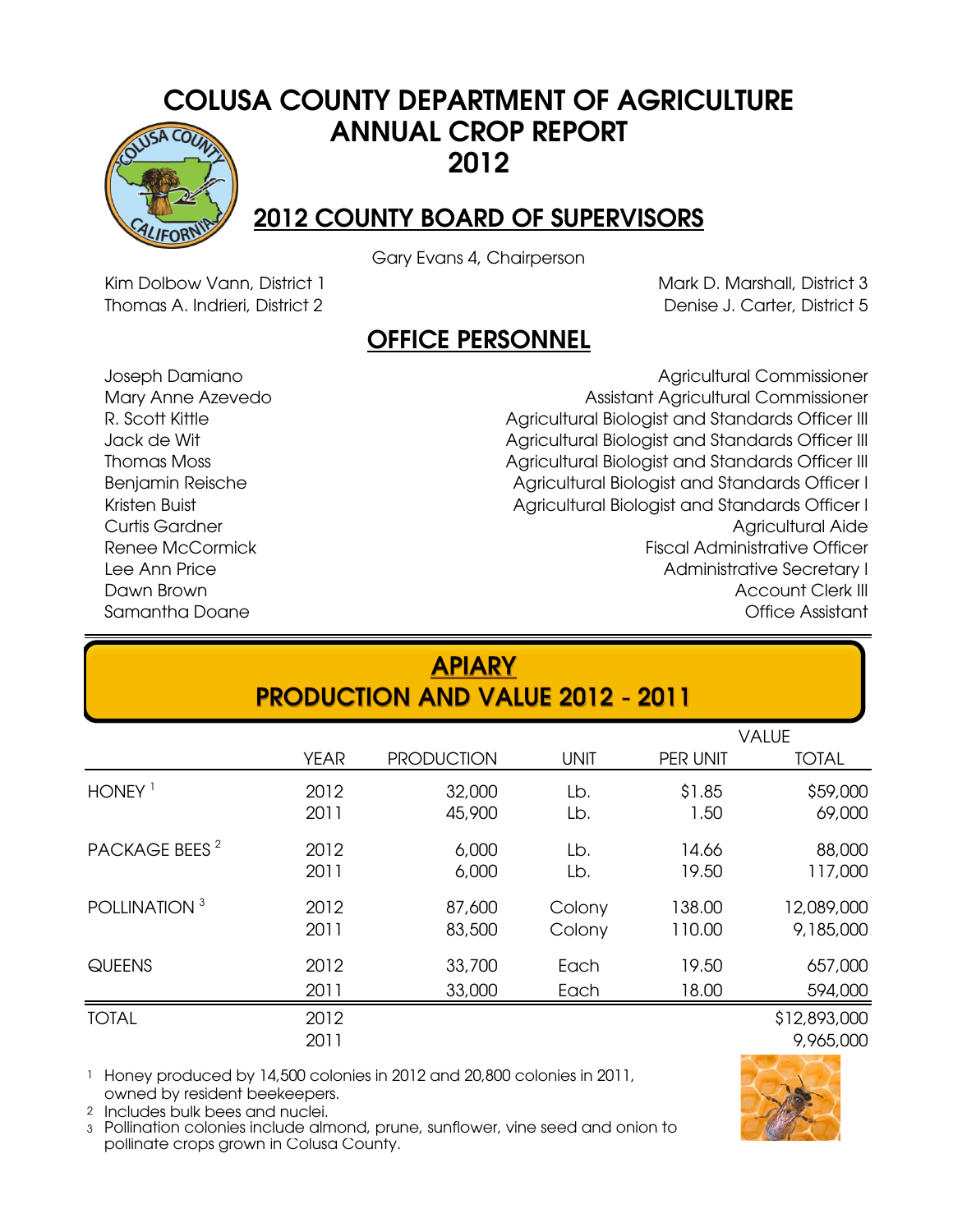#### VEGETABLE CROPS<br>ACREAGE, PRODUCTION AND VALUE 2012 - 2011

|                            |      | <b>ACREAGE</b>   | <b>PRODUCTION</b> |              |             | VALUE    |              |
|----------------------------|------|------------------|-------------------|--------------|-------------|----------|--------------|
| <b>CROPS</b>               | YEAR | <b>HARVESTED</b> | PER ACRE          | <b>TOTAL</b> | <b>UNIT</b> | PER UNIT | <b>TOTAL</b> |
|                            |      |                  |                   |              |             |          |              |
| TOMATOES-PROCESSING        | 2012 | 13,468           | 44.0              | 592,592      | Ton         | \$70.00  | \$41,481,000 |
|                            | 2011 | 12,680           | 46.0              | 583,280      | Ton         | 64.00    | 37,330,000   |
|                            |      |                  |                   |              |             |          |              |
| MISCELLANEOUS <sup>1</sup> | 2012 | 190              |                   |              |             |          | 14,402,000   |
|                            | 2011 | 190              |                   |              |             |          | 17,284,000   |
| <b>TOTAL</b>               | 2012 | 13,658           |                   |              |             |          | \$55,883,000 |
|                            | 2011 | 12,870           |                   |              |             |          | 54,614,000   |

1<br>Includes asparagus, beans, beets, bell pepper, bokchoy, broccoli, cauliflower, cucumbers, eggplant, garlic, kohlrabi, lettuce, melons, mushrooms, okra, onions, peas, peppers, pumpkins, radish, squash, sweet corn, swiss chard, tomatoes, turnips and watermelon.



#### FRUIT AND NUT CROPS<br>ACREAGE, PRODUCTION AND VALUE 2012 - 2011

|                                  |              | <b>ACREAGE</b>   |               | <b>PRODUCTION</b> |             | <b>VALUE</b>           |                              |
|----------------------------------|--------------|------------------|---------------|-------------------|-------------|------------------------|------------------------------|
| <b>CROP</b>                      | <b>YEAR</b>  | <b>HARVESTED</b> | PER ACRE      | <b>TOTAL</b>      | UNIT        | PER UNIT               | <b>TOTAL</b>                 |
| <b>ALMONDS - MEATS</b>           | 2012<br>2011 | 45,335<br>41,214 | 0.93<br>0.93  | 42,162<br>38,329  | Ton.<br>Ton | \$4,175.00<br>3,460,00 | \$176,024,000<br>132,618,000 |
| <b>ALMONDS - HULLS</b>           | 2012<br>2011 |                  |               | 59,501<br>47.911  | Ton<br>Ton  | 100.00<br>91.00        | 5,950,000<br>4,360,000       |
| <b>GRAPES, WINE</b>              | 2012<br>2011 | 2,449<br>2,400   | 10.30<br>7.25 | 25,225<br>17,400  | Ton<br>Ton  | 594.00<br>615.50       | 14,983,000<br>10,710,000     |
| <b>PRUNES</b>                    | 2012<br>2011 | 913<br>1,167     | 2.05<br>1.98  | 1,872<br>2,311    | Ton<br>Ton  | 1,400.00<br>1,400.00   | 2,620,000<br>3,235,000       |
| <b>BEARING WALNUTS - ENGLISH</b> | 2012<br>2011 | 8,040<br>7,315   | 1.60<br>1.30  | 12,864<br>9,510   | Ton<br>Ton  | 2,870.00<br>2,580.00   | 36,920,000<br>24,535,000     |
| MISCELLANEOUS <sup>1</sup>       | 2012<br>2011 | 2,257<br>2,142   |               |                   |             |                        | 13,522,000<br>15,687,000     |
| <b>TOTAL</b>                     | 2012<br>2011 | 58,994<br>54,238 |               |                   |             |                        | \$250,019,000<br>191,145,000 |

1 Includes organic almonds, apples, apricots, Asian pears, black walnuts, cherries, figs, mandarins, melons, olives, nectarines peaches, pears, pecans, persimmons, pistachios, pluots, plums, pomegranates, strawberries, organic walnuts & watermelon.

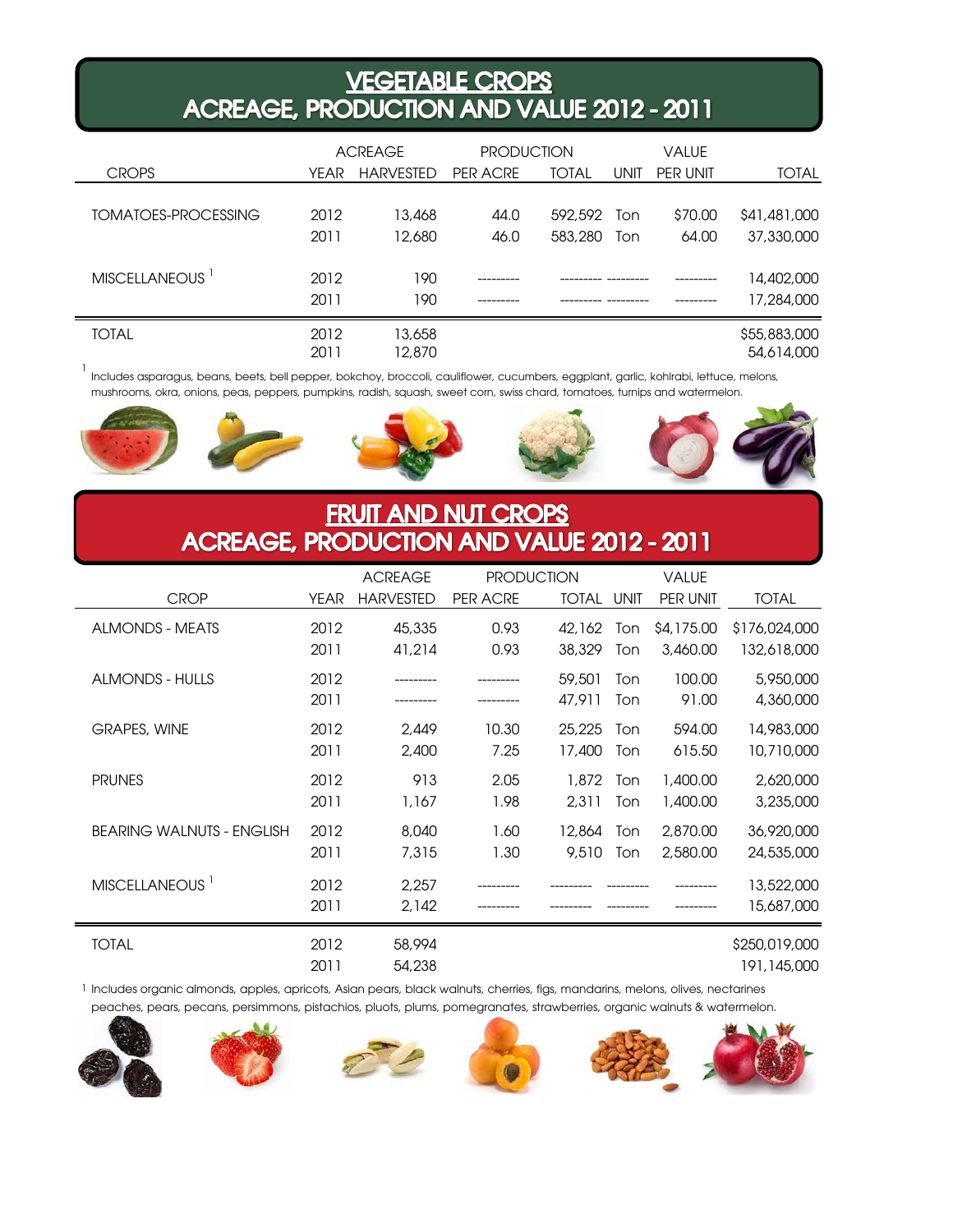### FIELD CROPS<br>ACREAGE, PRODUCTION AND VALUE 2012 - 2011

|                            |                   | <b>ACREAGE</b>   |          | <b>PRODUCTION</b> |             |          | <b>VALUE</b>  |
|----------------------------|-------------------|------------------|----------|-------------------|-------------|----------|---------------|
|                            | <b>YEAR</b>       | <b>HARVESTED</b> | PER ACRE | <b>TOTAL</b>      | <b>UNIT</b> | PER UNIT | <b>TOTAL</b>  |
| <b>BEANS - DRY</b>         | 2012              | 5,290            | 0.875    | 4,629             | Ton         | \$990.00 | \$4,583,000   |
|                            | 2011              | 4,260            | 1.25     | 5,325             | Ton         | 990.00   | 5,272,000     |
| <b>CORN - GRAIN</b>        | 2012              | 5,660            | 4.88     | 27,621            | Ton         | 331.00   | 9,143,000     |
|                            | 2011              | 4,560            | 7.70     | 35,112            | Ton         | 217.00   | 7,619,000     |
| <b>HAY - ALFALFA</b>       | 2012              | 11,770           | 5.60     | 65,912            | Ton         | 235.00   | 15,489,000    |
|                            | 2011              | 10,860           | 6.50     | 70,590            | Ton         | 208.00   | 14,683,000    |
| $HAY - GRAIN$ <sup>1</sup> | 2012              | 2,092            | 3.40     | 7,113             | Ton         | 148.00   | 1,053,000     |
|                            | 2011              | 2,119            | 3.00     | 6,357             | Ton         | 120.00   | 763,000       |
| <b>PASTURE - IRRIGATED</b> | 2012              | 1,100            |          |                   | Acre        | 125.00   | 137,500       |
|                            | 2011              | 920              |          |                   | Acre        | 130.00   | 119,600       |
| <b>PASTURE - DRYLAND</b>   | 2012              | 180,000          |          |                   | Acre        | 15.00    | 2,700,000     |
|                            | 2011              | 180,000          |          |                   | Acre        | 15.00    | 2,700,000     |
| RICE <sup>2</sup>          | 2012              | 149,860          | 4.35     | 651,891           | Ton         | 376.00   | 245, 111, 000 |
|                            | 2011              | 149,460          | 4.40     | 657,624           | Ton         | 370.00   | 243,321,000   |
| <b>SAFFLOWER</b>           | 2012              | 1,610            | 0.80     | 1,288             | Ton         | 552.00   | 711,000       |
|                            | 2011              | 1,060            | 0.92     | 975               | Ton         | 516.00   | 503,000       |
| <b>WHEAT</b>               | 2012              | 16,120           | 2.40     | 38,688            | Ton         | 233.00   | 9,014,000     |
|                            | 2011              | 16,590           | 2.78     | 46,120            | Ton         | 220.00   | 10,146,000    |
| <b>MISCELLANEOUS</b>       | 2012 4            |                  |          |                   |             |          | 9,292,000     |
|                            | 2011 <sup>3</sup> |                  |          |                   |             |          | 6,155,000     |
| <b>TOTAL</b>               | 2012              | 373,502          |          |                   |             |          | \$297,233,500 |
|                            | 2011              | 369,829          |          |                   |             |          | 291,281,600   |

1 Includes wheat, barley, oat, rye grass, sudangrass and volunteer grain hay.

<sup>2</sup> Includes all Farm Service Agency payments to growers.

 $^3$  Includes alfalfa stubble, barley, beans, rice, wheat straw, cotton seed and lint, oats, organic beans, organic rice and triticale.

<sup>4</sup> Includes alfalfa stubble, cotton, rice & wheat straw, organic beans, organic rice and sorghum grain.



**大西 人神 22** 



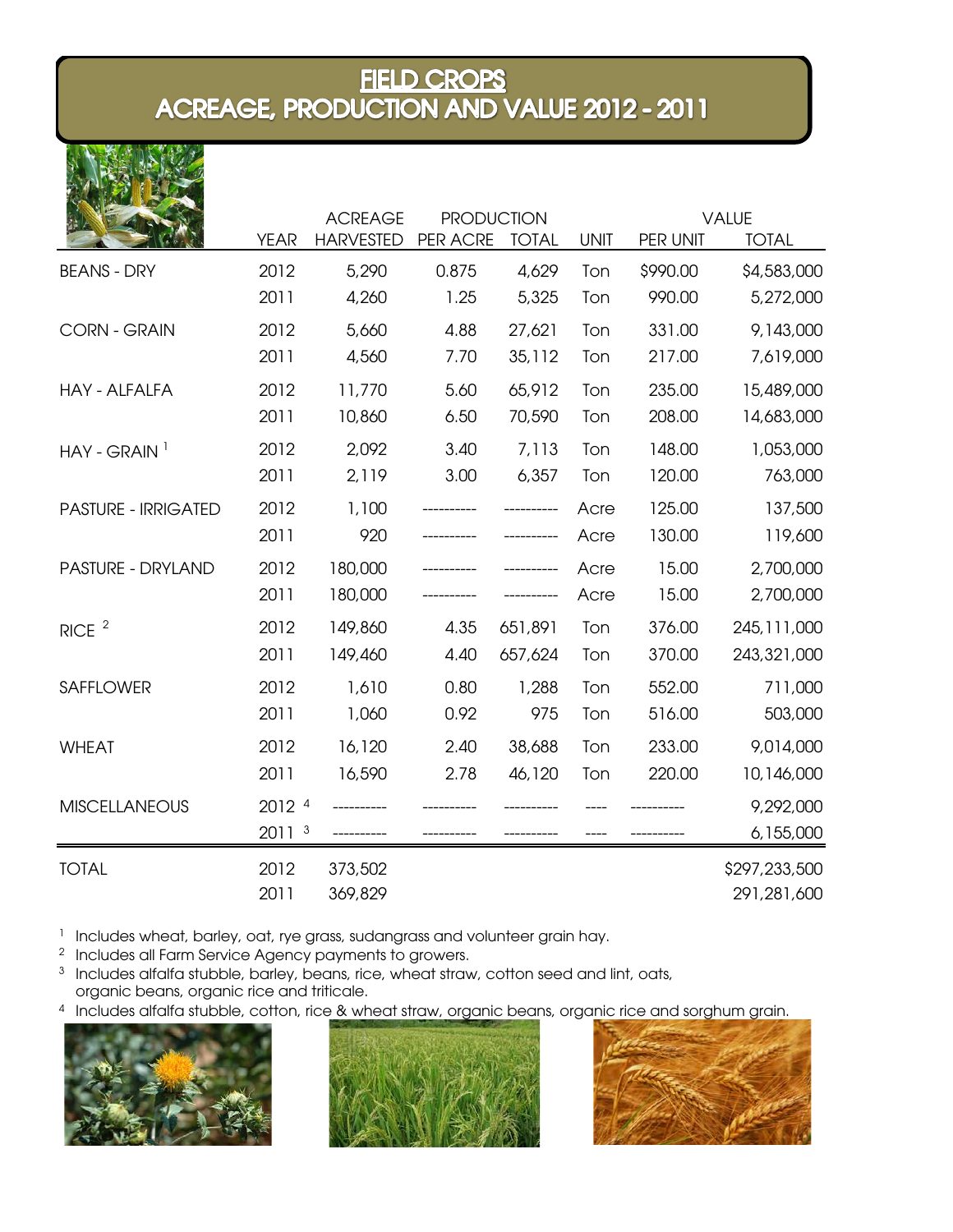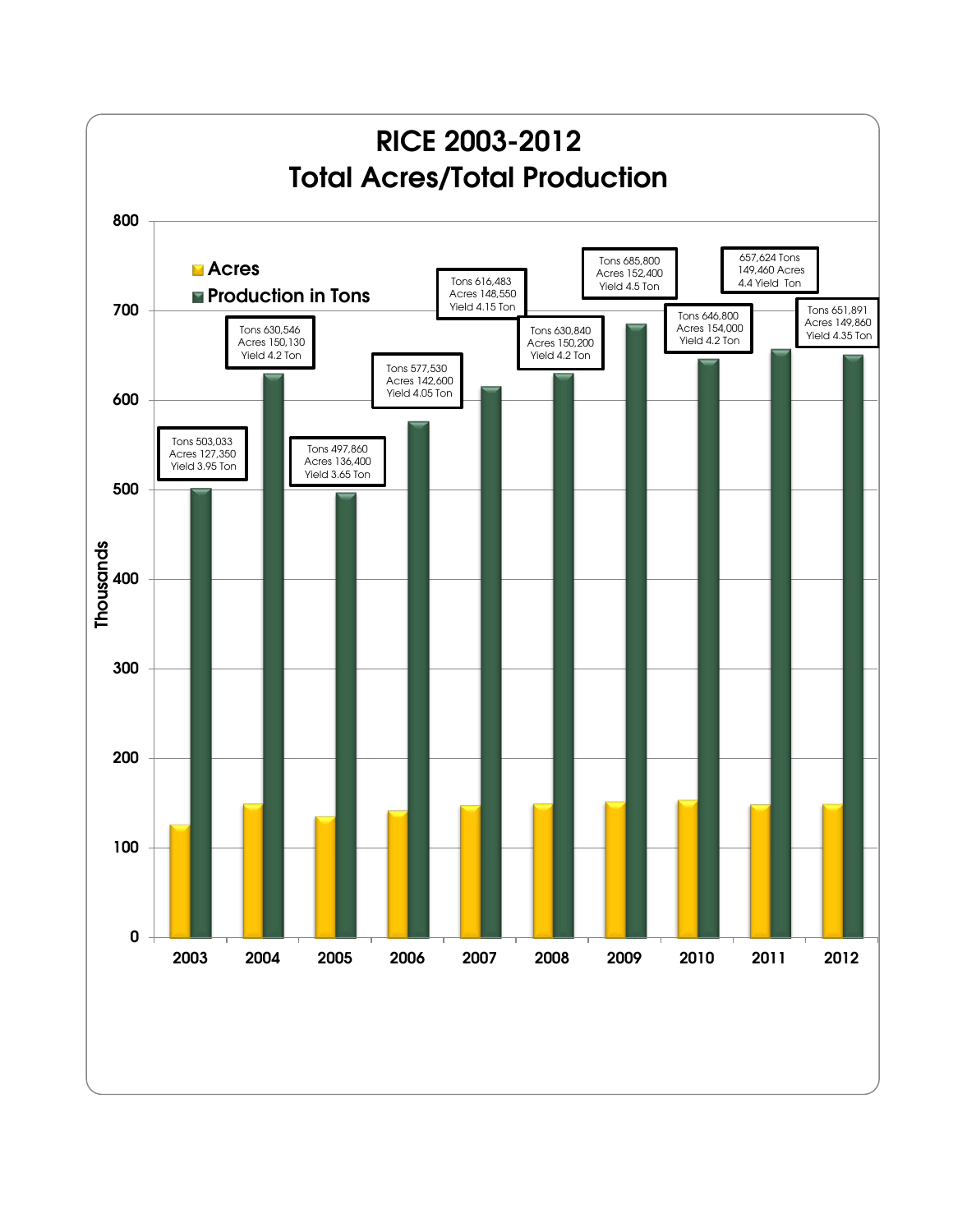### CERTIFIED SEED CROPS<br>ACREAGE, PRODUCTION AND VALUE 2012 - 2011

|                      |                                     | <b>ACREAGE</b>   |                | <b>PRODUCTION</b>        |             |                | <b>VALUE</b>               |
|----------------------|-------------------------------------|------------------|----------------|--------------------------|-------------|----------------|----------------------------|
| <b>CROP</b>          | YEAR                                | <b>HARVESTED</b> | PER ACRE       | <b>TOTAL</b>             | <b>UNIT</b> | PER UNIT       | <b>TOTAL</b>               |
| <b>BEANS</b>         | 2012<br>2011                        | 542<br> 44       | 2,220<br>2,480 | 1,203,240<br>357,120     | Lb.<br>Lb.  | \$0.48<br>0.48 | \$578,000<br>171,000       |
| <b>RICE</b>          | 2012<br>2011                        | 9.711<br>10,440  | 8,080<br>8,800 | 78,464,880<br>91,872,000 | Lb.         | 0.35<br>0.37   | 27,463,000<br>33,993,000   |
| <b>SUNFLOWER</b>     | 2012<br>2011                        | 6,560<br>5,566   | 1,140<br>1,278 | 7,478,400<br>7,113,348   | Lb.<br>Lb.  | 1.53<br>1.20   | 11,442,000<br>8,536,000    |
| <b>WHEAT</b>         | 2012<br>2011                        | 153<br>303       | 4,850<br>5,600 | 742,050<br>1,696,800     | Lb.<br>Lb.  | 0.12<br>0.11   | 89,000<br>187,000          |
| <b>MISCELLANEOUS</b> | $\overline{c}$<br>2012<br>3<br>2011 | 602<br>242       |                |                          |             |                | 1,496,000<br>1,117,000     |
| <b>TOTAL</b>         | 2012<br>2011                        | 17,568<br>16,695 |                |                          |             |                | \$41,068,000<br>44,004,000 |

<sup>1</sup> Includes all Farm Service Agency payments to growers.

2  $^2$  Asparagus and safflower.<br> $^3$  Asparagus cotton and sc

Asparagus, cotton and safflower.



|  | NON-CERTIFIED SEED CROPS |  |
|--|--------------------------|--|
|--|--------------------------|--|

|                      |                                     | <b>ACREAGE</b>   |                 | <b>PRODUCTION</b> |             |          | <b>VALUE</b>               |
|----------------------|-------------------------------------|------------------|-----------------|-------------------|-------------|----------|----------------------------|
| <b>CROP</b>          | YEAR                                | <b>HARVESTED</b> | <b>PER ACRE</b> | <b>TOTAL</b>      | <b>UNIT</b> | PER UNIT | <b>TOTAL</b>               |
| <b>CUCUMBER</b>      | 2012                                | 1,557            | 349             | 543,393           | Lb.         | \$15.80  | \$8,586,000                |
|                      | 2011                                | 3,280            | 356             | 1,167,680         | Lb.         | 13.30    | 15,530,000                 |
| <b>MELON</b>         | 2012                                | 261              | 462             | 120,582           | Lb.         | 4.12     | 497,000                    |
|                      | 2011                                | 877              | 544             | 477,088           | Lb.         | 3.99     | 1,904,000                  |
| <b>ONION</b>         | 2012                                | 741              | 201             | 148,941           | Lb.         | 52.15    | 7,767,000                  |
|                      | 2011                                | 1,242            | 189             | 234,738           | Lb.         | 47.46    | 11,141,000                 |
| <b>CARROT</b>        | 2012                                | 269              | 577             | 155,213           | Lb.         | 4.00     | 621,000                    |
|                      | 2011                                | 366              | 658             | 240,828           | Lb.         | 7.59     | 1,828,000                  |
| <b>PUMPKIN</b>       | 2012                                | 2,217            | 351             | 778,167           | Lb.         | 7.42     | 5,774,000                  |
|                      | 2011                                | 1,299            | 270             | 350,730           | Lb.         | 9.10     | 3,192,000                  |
| SQUASH               | 2012                                | 1,436            | 455             | 653,380           | Lb.         | 5.90     | 3,855,000                  |
|                      | 2011                                | 2,693            | 486             | 1,308,798         | Lb.         | 3.90     | 5,104,000                  |
| <b>WATERMELON</b>    | 2012                                | 3,381            | 317             | 1,071,777         | Lb.         | 8.35     | 8,949,000                  |
|                      | 2011                                | 5,199            | 245             | 1,273,755         | Lb.         | 8.67     | 11,043,000                 |
| <b>MISCELLANEOUS</b> | $\overline{a}$<br>2012<br>5<br>2011 | 1,876<br>1,658   |                 |                   |             |          | 2,575,000<br>2,866,000     |
| <b>TOTAL</b>         | 2012<br>2011                        | 11,738<br>16.614 |                 |                   |             |          | \$38,624,000<br>52,608,000 |

 $^4\,$  Beans, beets, broccoli, cabbage, canola, cauliflower, chard, collards, flowers, gourds, herbs, kale, leek, mustard, oats, okra, parsley, peas, radish, sudangrass, spices, sunflowers, tomato, turnips.

 $5$  Beets, cabbage, carrot, celery, corn, gourds, herbs, kale, leeks, mustard, radish, sunflower, tomato, turnip and zinnia.

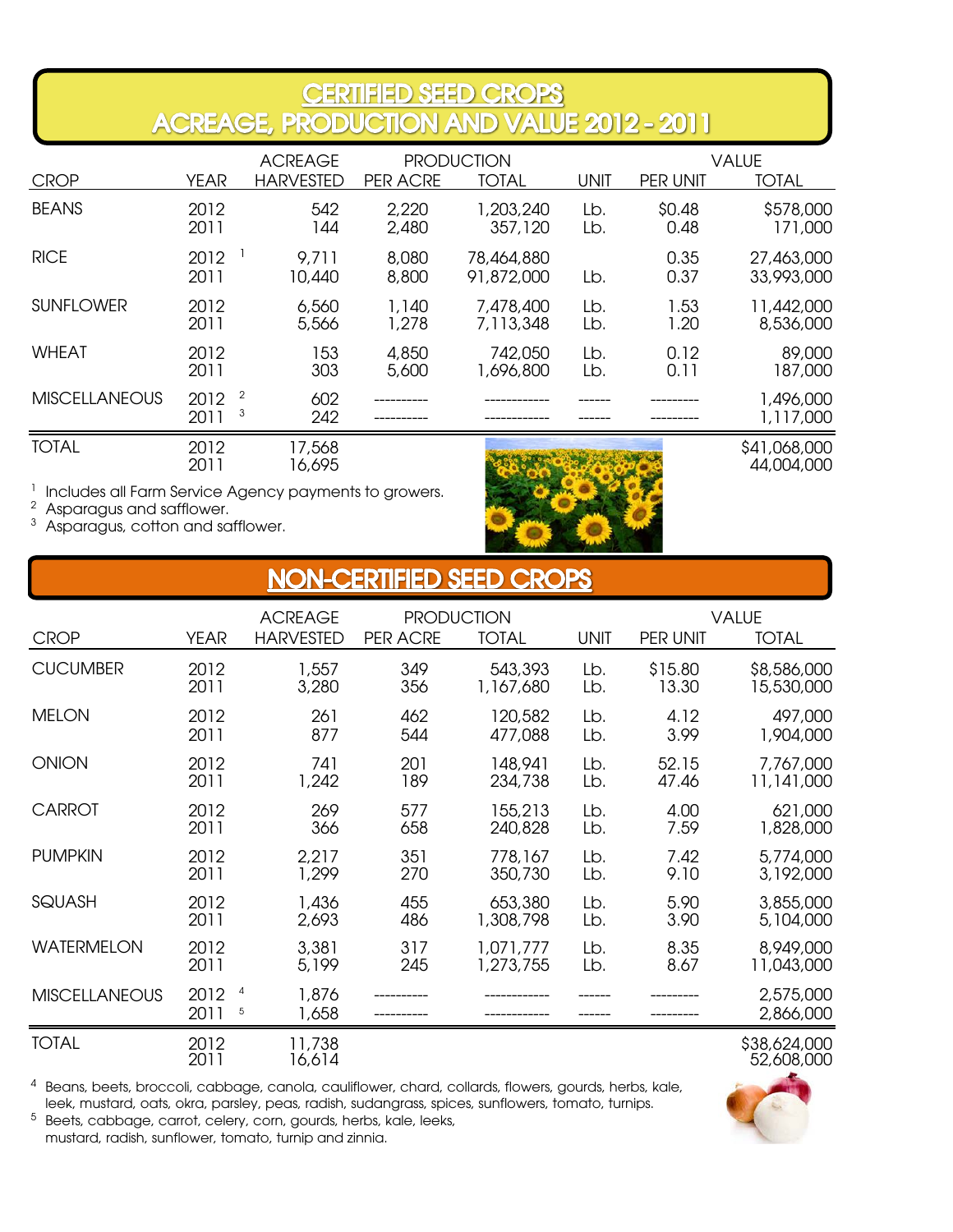## **LIVESTOCK<br>PRODUCTION AND VALUE 2012 - 2011**

|                            |              |                          |                              |              |                    | VALUE                      |
|----------------------------|--------------|--------------------------|------------------------------|--------------|--------------------|----------------------------|
| <b>ITEMS</b>               | <b>YEAR</b>  | <b>NUMBER</b><br>OF HEAD | <b>LIVE</b><br><b>WEIGHT</b> | <b>UNIT</b>  | PER UNIT           | <b>TOTAL</b>               |
| CATTLE AND CALVES          | 2012<br>2011 | 19,500<br>18,400         | 107,250<br>101,200           | Cwt.<br>Cwt. | \$140.00<br>130.00 | \$15,015,000<br>13,156,000 |
| SHEEP AND LAMBS            | 2012<br>2011 | 2,300<br>2,200           | 2,530<br>2,420               | Cwt.<br>Cwt. | 150.00<br>150.00   | 380,000<br>363,000         |
| MISCELLANEOUS <sup>1</sup> | 2012<br>2011 |                          |                              |              |                    | 456,000<br>423,000         |
| <b>TOTAL</b>               | 2012<br>2011 |                          |                              |              |                    | \$15,851,000<br>13,942,000 |

<sup>1</sup> Includes chukars, goats, hogs and quail.







#### **LIVESTOCK PRODUCTS 2012 - 2011**

|                            |              |                   |      |          | <b>VALUE</b>       |
|----------------------------|--------------|-------------------|------|----------|--------------------|
| <b>ITEMS</b>               | <b>YEAR</b>  | <b>PRODUCTION</b> | UNIT | PER UNIT | <b>TOTAL</b>       |
| MISCELLANEOUS <sup>1</sup> | 2012<br>2011 |                   |      |          | \$20,600<br>18,400 |
| <b>TOTAL</b>               | 2012<br>2011 |                   |      |          | \$20,600<br>18,400 |

1 Includes wool.

# 2012 - 2011 HARVEST TIMBER<br>PRODUCTION & VALUE

| <b>ITEMS</b>       | <b>YEAR</b>  | <b>PRODUCTION</b><br>(NET MBF)* | <b>TOTAL</b>   |
|--------------------|--------------|---------------------------------|----------------|
| HARVESTED TIMBER** | 2012<br>2011 | 1,743                           | \$0<br>157,000 |
| <b>TOTAL</b>       | 2012<br>2011 |                                 | \$0<br>157,000 |

\* Board feet is the quantity of timber cut and scaled.

\*\* Timber production and value data are provided by State Board of Equalization, Timber Tax Division.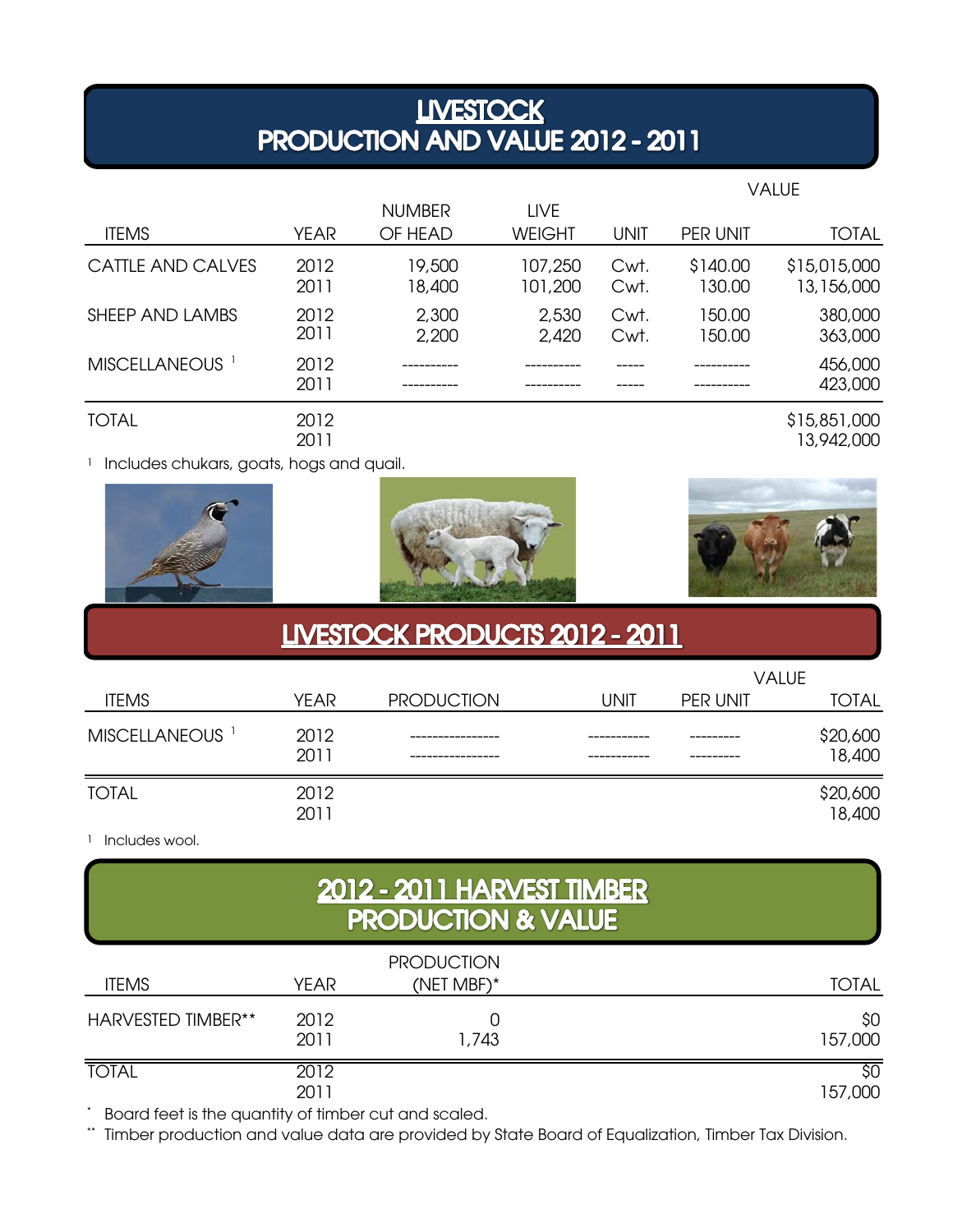| <b>TEN LEADING FARM COMMODITIES</b><br>2012 - 2011 |               |                |                |  |  |  |  |  |  |  |
|----------------------------------------------------|---------------|----------------|----------------|--|--|--|--|--|--|--|
| <b>CROP</b>                                        | <b>AMOUNT</b> | 2012           | 2011           |  |  |  |  |  |  |  |
| <b>RICE</b>                                        | \$245,111,000 |                |                |  |  |  |  |  |  |  |
| ALMONDS ~ MEATS                                    | \$176,024,000 | $\mathfrak{D}$ | $\mathfrak{D}$ |  |  |  |  |  |  |  |
| TOMATOES ~ PROCESSING                              | \$41,481,000  | 3              | 3              |  |  |  |  |  |  |  |
| <b>BEARING WALNUTS ~ ENGLISH</b>                   | \$36,920,000  | 4              | 5              |  |  |  |  |  |  |  |
| $RICE \sim SEED$                                   | \$27,463,000  | 5              | 4              |  |  |  |  |  |  |  |
| $HAY \sim ALFALFA$                                 | \$15,489,000  | 6              | 7              |  |  |  |  |  |  |  |
| <b>CATTLE &amp; CALVES</b>                         | \$15,015,000  |                | 8              |  |  |  |  |  |  |  |
| <b>WINE GRAPES</b>                                 | \$14,983,000  | 8              | 11             |  |  |  |  |  |  |  |
| <b>POLLINATION</b>                                 | \$12,089,000  | 9              | 13             |  |  |  |  |  |  |  |
| SUNFLOWER $\sim$ SEED                              | \$11,442,000  | 10             | 14             |  |  |  |  |  |  |  |



**RICE** 

RICE ~ SEED

HAY ~ ALFALFA

**DICATTLE & CALVES** 

**NWINE GRAPES** 

**OPOLLINATION** 

SUNFLOWER ~ SEED